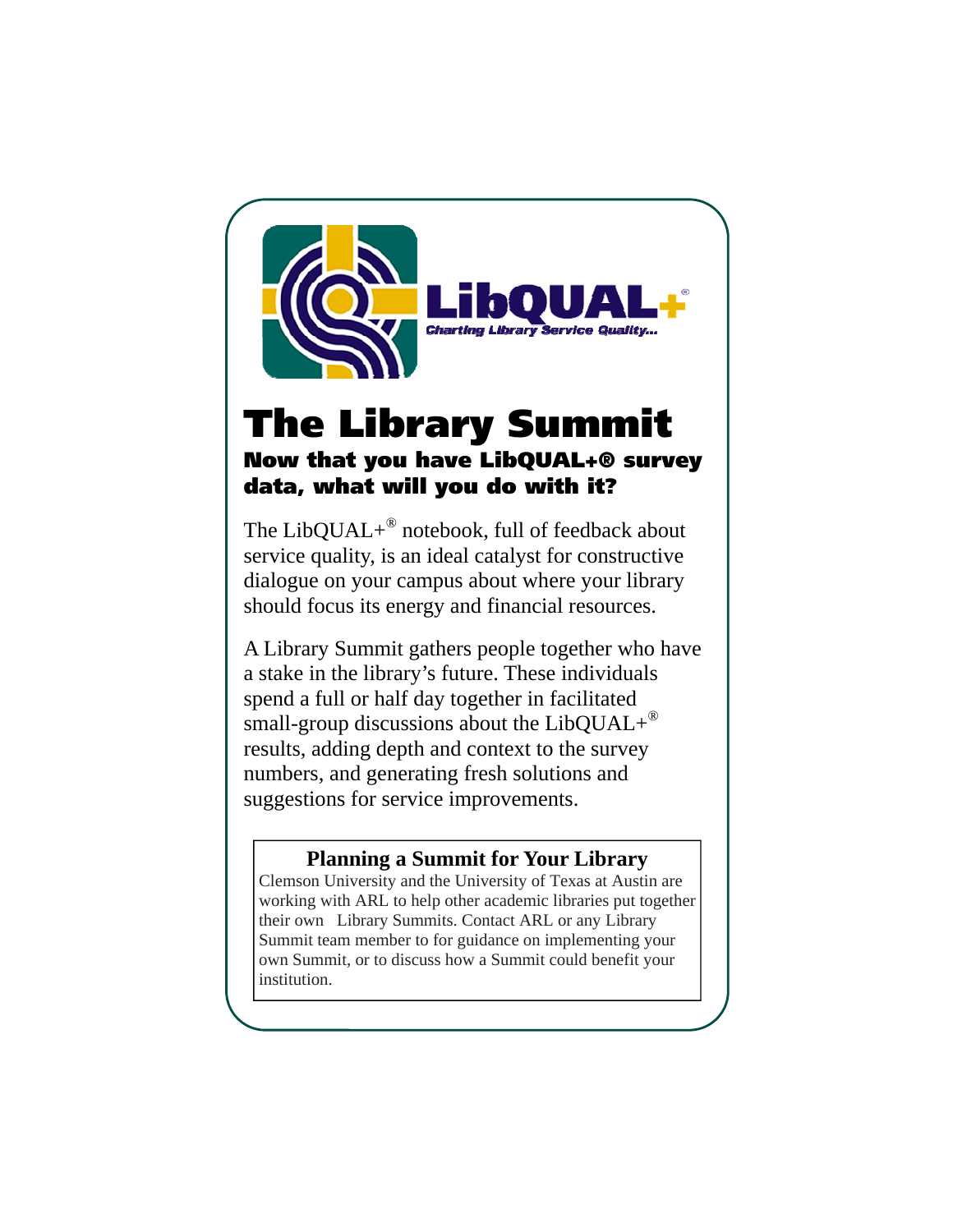## **Clemson University**

#### **May-June 2000:**

Clemson University sponsored Library Summit I, a full-day discussion about library issues with participants from the University community, including administrators and trustees, students, faculty, and librarians (who facilitated group roundtables). A month later, Summit II brought the staff of the Clemson Libraries together to respond to the set of tasks and challenges resulting from Summit I. The main themes from the Summits were used as the basis for the Libraries strategic and business plans.

#### **September 2003:**

 $LibOUAL+^{\circledR}$  results provided the structure for discussing service priorities with Clemson faculty, staff, and students in Summit III. Town meetings with library staff turned Summit comments and ideas into new assessment and planning tools for the Libraries.

### **December 2006:**

A third Summit needed to help the new Dean of Libraries re-energize the campus community to re-imagine and renew support for the library. A Web page was created for invitees and library staff to keep them informed and involved before and after the Library Summit, http://www.lib.clemson.edu/Summit2006, and facilitators were provided several hypothetical scenarios as framework for discussions of the information needs of Clemson's stakeholders and research partners. After the Summit, Dean Kay Wall met with all library employees for town meetings to share the Summit results. Task forces were created to implement some immediate changes and to lay groundwork for library-wide planning. The discussion itself reminded campus opinion leaders and outside participants of the Libraries' relevance to their work and gave them new ideas about how to include the library in their projects.

#### **Clemson's Summit Team:**

Kay Wall Jan Comfort Dean of Libraries Assessment (864) 656-3026 (864) 656-5168

kwall@clemson.edu comforj@clemson.edu

 Peg Tyler Outreach ptyler@clemson.edu (864) 656-5179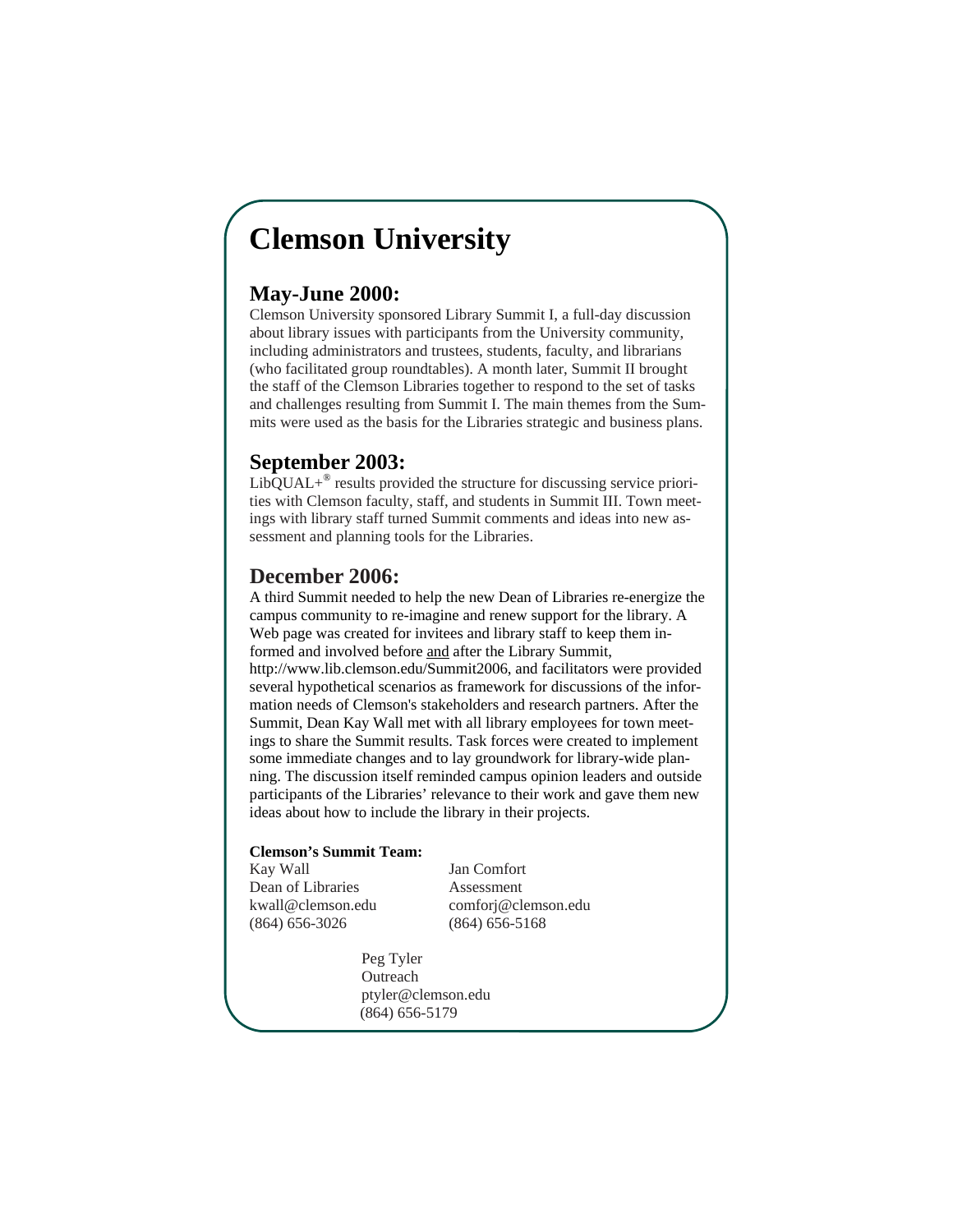### **University of Texas at Austin**

In March, 2004, the University of Texas at Austin Libraries held a very successful Library Summit based on the Clemson model, with participants offering fresh perspectives on library issues. The qualitative data gathered at the Summit are being used in the Libraries strategic planning process and to better allocate scarce funds and staff. Major ideas gathered at the Summit include creating a library Web site that functions more like Amazon.com with personalization, seamless linking, and alert services; a proactive library staff that "roams" the library looking for opportunities to help users; and better marketing of library services to the University community.

The Summit generated increased support and a better understanding of library issues across the University community. Maintaining continued goodwill depends upon continued responsiveness, so a list of measurable objectives and a timetable for meeting them will be posted online to allow all library constituents to track progress.

#### **UT at Austin's Summit Team:**

Fred Heath Vice Provost fheath@austin.utexas.edu (512) 495-4350

Damon Jaggars Associate Director jaggars@austin.utexas.edu (512) 495-4321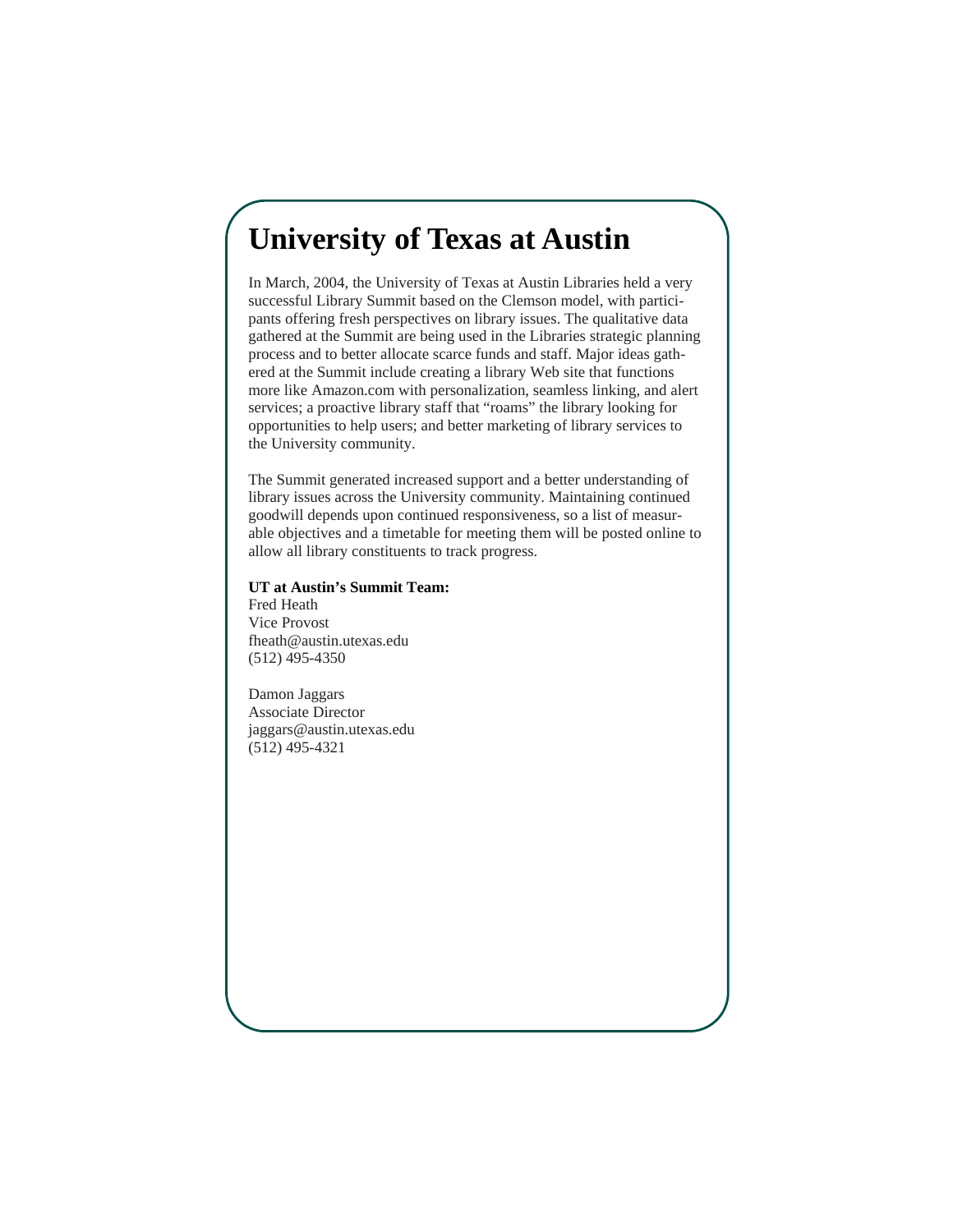# **Assumption College**

On October 4, 2006, a group of Assumption students, faculty, and administrators gathered in the Salon of the La Maison for a great dinner and to contribute their thoughts on making the library on campus even better. Vice President of Academic Affairs, David Marker, welcomed the group, followed by Library Director, Dawn Thistle, who provided an introduction and overview of the results from the previous semester's LibQUAL+® Survey. Dawn showed in graphs how the survey reflected the opinions of the college community and how each survey question area broke down.

Participants separated into four groups. Elaine Martin, Director of the Soutter Library of UMass Medical School, acted as facilitator for the evening and guided the group through the discussion of questions in areas of Public Access Services, Collections, Facilities, and Technology. Each table was asked to identify what they liked and what frustrated them about the library, and to suggest ideas for improvement in that particular area. At the end of the evening, everyone voted for ideas for improvement that they would like most, were they given money and power to make changes.

The suggestion that received the highest number of votes was to create a library café. The second largest number of votes was to build an addition to the library to create new spaces for lectures and programs, storage, instruction, archives and—of course—the collections. Other popular suggestions included providing more information to faculty about how they can order books, offering laptops for in-library lending, and improving the library's instructional handouts. Staff are evaluating the suggestions and looking at what is feasible and possible to do.

#### **Assumption's Summit Team:**

Dawn Thistle Director of Library Services dthistle@assumption.edu (508) 767-7272

Carole Myles Head of Reference & Instructional Services cmyles@assumption.edu (508) 767-7020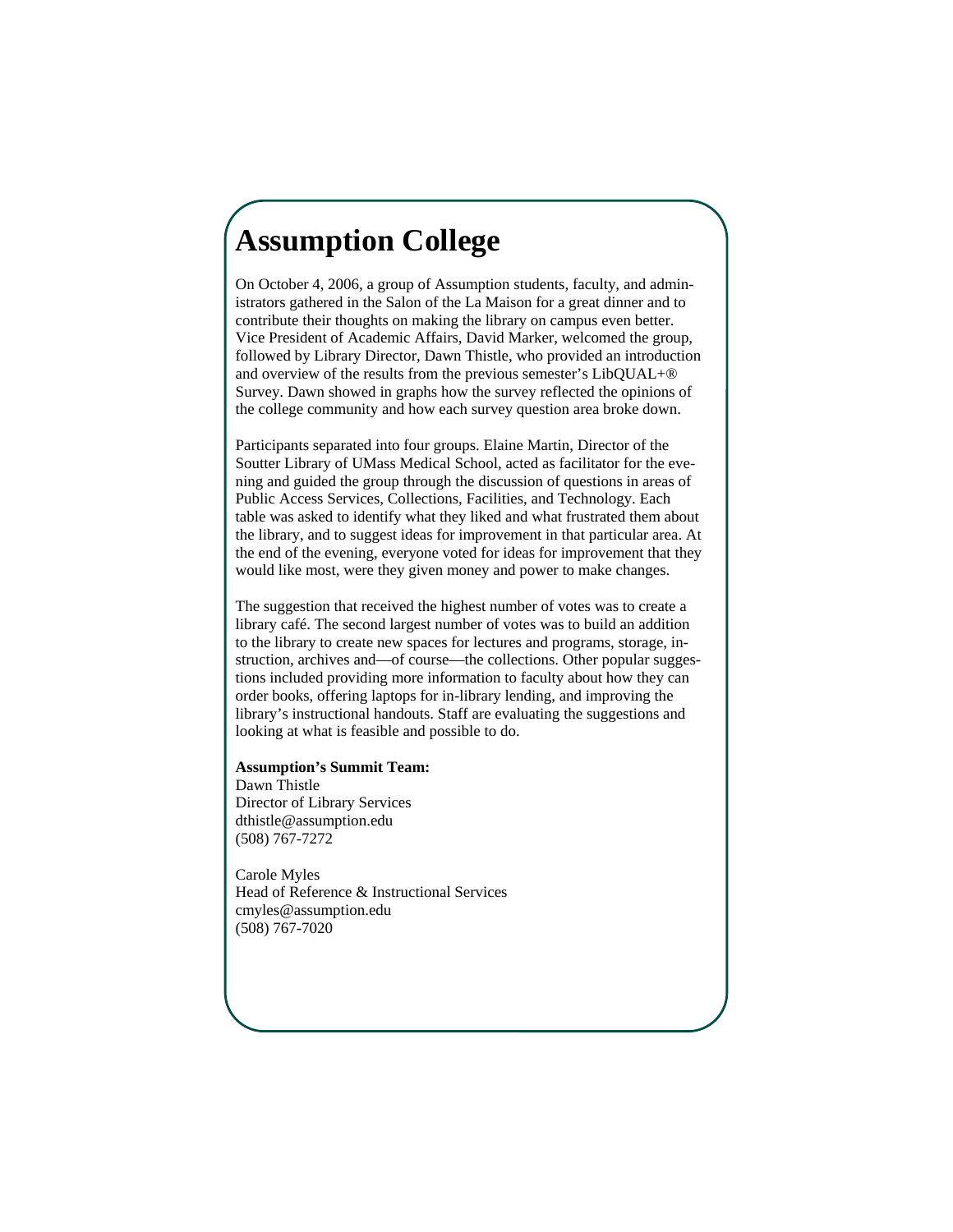## **University of Maryland**

In October 2007, the University of Maryland Libraries held a successful Library Summit with faculty and graduate students. Provost and Vice President of Academic Affairs Dr. Nariman Farvardin, Dean of Libraries Charles Lowry, and Chair of the University Library Council James Klumpp welcomed participants and discussed the rationale for the Summit. The results of the Information Control and Affect of Service dimensions of the LibQUAL+® survey were provided to participants prior to the Summit, and provided the backdrop for discussion.

The participants provided a wealth of information, ideas, and suggestions for improving access to information and other library services. Library staff will meet to discuss the comments and ideas and begin to prioritize and plan for the future. The response to the Summit by the participants was excellent and all felt it had been a productive morning.

**UMD's Summit Team**  Irma Dillon Management Information Systems ifd@umd.edu (301) 405-9113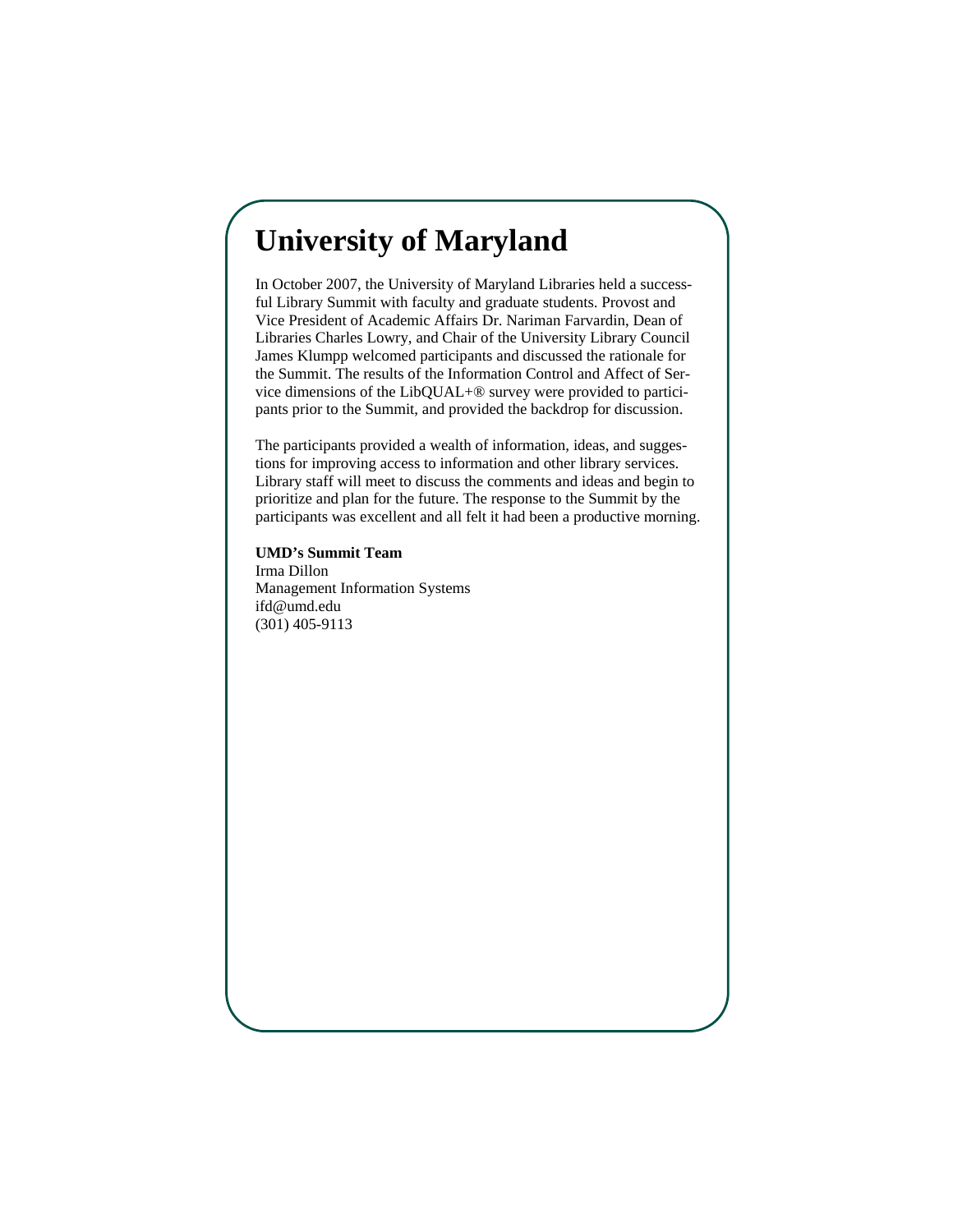## **University of Northern Colorado**

In April 2006, President Kay Norton and Dean of Libraries Gary Pitkin welcomed participants from across University of Northern Colorado's campus to the University Libraries' Symposium, an event that began with a sit-down lunch and a discussion of LibQUAL+<sup>®</sup> results from the preceding year. The diverse group of participants took part in focusgroup-style discussions of targeted "areas of concern"—as identified by the LibQUAL $+^{\circ}$  survey. These group discussions generated 75 flipchart sheets of suggestions to improve the libraries' collections, facilities, service, Web site, technology and services. Suggestions were forwarded to library administration for integration into the planning process, and have resulted in significant and noticeable changes, including: materials acquisitions shifting to a greater emphasis on electronic resources; the creation of more accessible online resource guides; and enhancement of materials to support those users for whom English is a second language.

The Symposium provided valuable data for our planning process. Perhaps more importantly, it was a priceless opportunity to tell UNC's campus constituents that the Libraries care about their needs, with a special emphasis on the fact that the library employees are listening. And finally, the event created new advocates: those who feel they know, and are invested in, the Libraries.

#### **UNC's Symposium Team:**

Gary Pitkin Sarah Naper gary.pitkin@unco.edu sarah.naper@unco.edu (970) 351-2601 (970) 351-1533

Dean of University Libraries Past Chair, UL Assessment

 Annie Epperson Present Chair, UL Assessment annie.epperson@unco.edu (970) 351-1535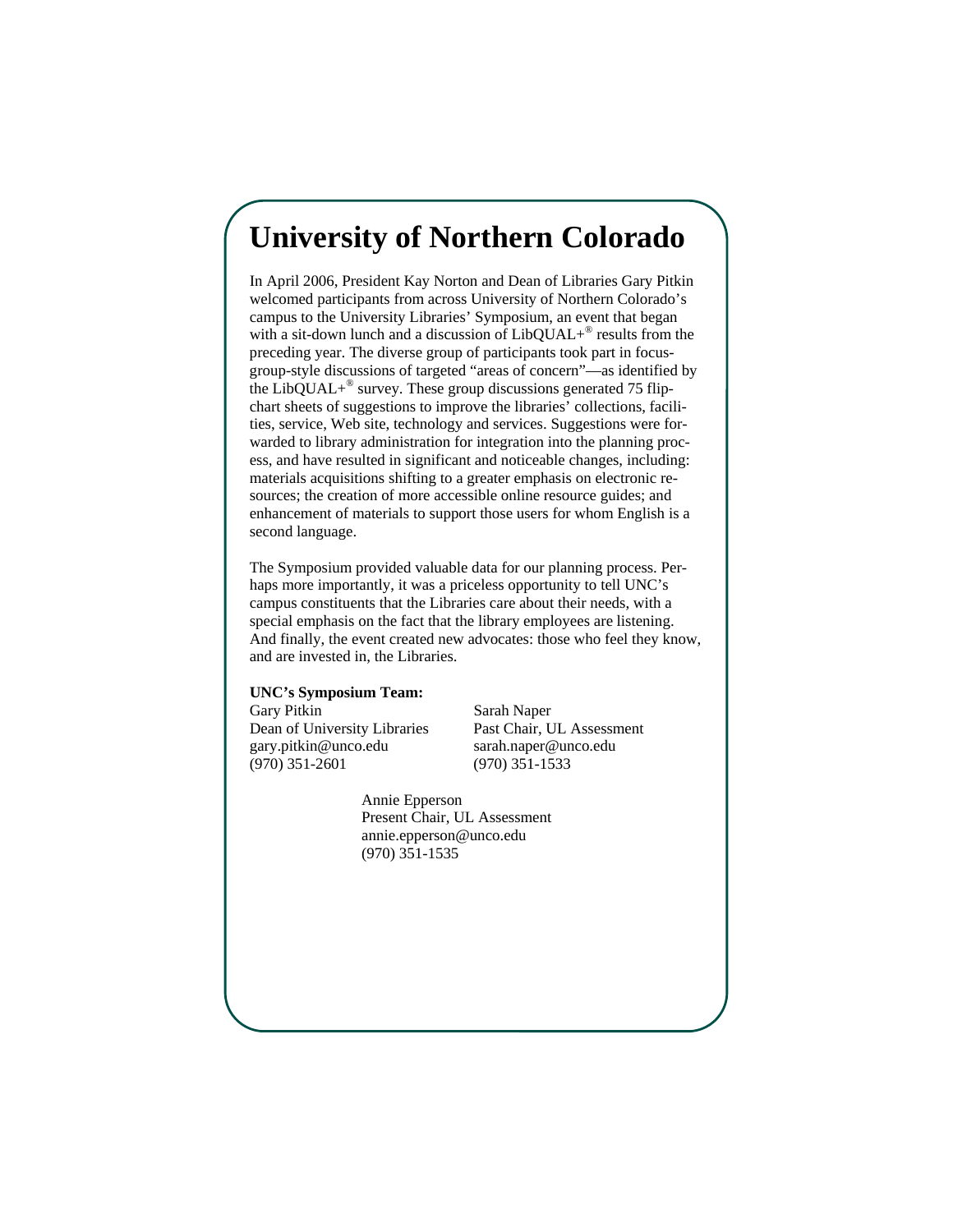## **University of Southern Mississippi**

On October 31, 2005, the University of Southern Mississippi (USM) Libraries conducted its first Library Summit, inviting 45 students and faculty from all sites to share their experiences and offer comments for improvement of library services. The Summit obtained information from the university community in the following four areas: (1) Affect of Service, (2) Personal Control, (3) Access to Information, and (4) The Library as Place.

Issues highlighted in the Summit include a need for a presentation practice room, additional library hours, the desire for cultural activities at the library, and the creation of quiet floors. The libraries have begun resolving many of the issues highlighted at the Summit. For example, the presentation room concept is included in the Speaking Center as part of the Quality Enhancement Plan.

USM chose to hold a 3 hour Summit instead of a full-day program, and believed this shorter time commitment, especially during the busy fall semester, contributed to greater participation.

#### **USM's Summit Team:**

Sherry Laughlin Associate University Librarian sherry.laughlin@usm.edu (601) 266-4270